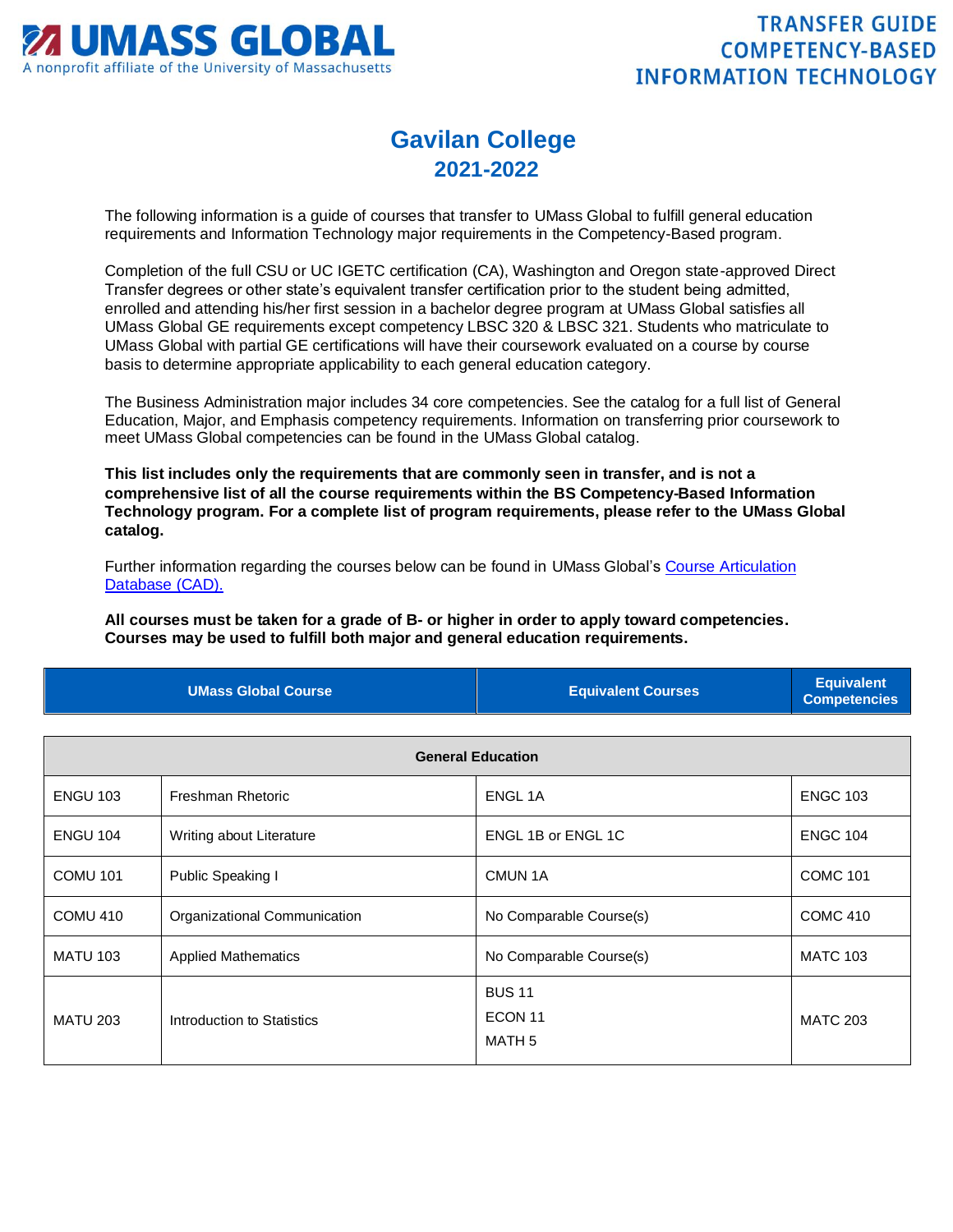| Humanities                 | Any 9 Credits of Humanities       | AJ 3A<br>ART 1A, 1B, 2A, 3A, 4, 6, 8A, 10A, 11, 14A, 21<br>CMUN 2, 3, 4, 5, 6, 8, 10, 12<br>DM 60, 77<br>ENGL 2B, 2C, 2E, 2F, 2J, 2L, 2R, 4A, 4B, 5A,<br>5B, 9A, 9B, 9C, 9D<br>ETHN 2L, 2R, 4<br>HUM 3, 4, 6*, 10, 25<br><b>JOUR 10</b><br>MCTV 16, 26<br>MUS 1B, 2, 6, 17<br>PHIL 1, 2, 3A, 3B, 4, 6, 7A, 7B, 9, 12, 15<br>POLS <sub>6</sub><br>PSYC <sub>6</sub><br>SPAN 1A, 1B, 2A, 2B, 12A, 12B<br>THEA 1, 3, 4, 7, 12A, 16, 25<br>*Cannot Double Count with Social Science<br>Requirement | <b>PHLC 110</b><br>HUMC 110, 115 |
|----------------------------|-----------------------------------|------------------------------------------------------------------------------------------------------------------------------------------------------------------------------------------------------------------------------------------------------------------------------------------------------------------------------------------------------------------------------------------------------------------------------------------------------------------------------------------------|----------------------------------|
| Natural<br><b>Sciences</b> | Any 6 Credits of Natural Sciences | AH 11, 15<br>ANTH 1, 1L<br>ASTR <sub>1</sub><br>BIO 1, 2, 4, 5, 7, 8, 9, 10, 12, 13, 15<br>CHEM 1A, 1B, 12A, 12B, 30A, 30B<br><b>PSCI 1, 2</b><br>PHYS 1, 2A, 2B, 4A, 4B, 4C                                                                                                                                                                                                                                                                                                                   | NSCC 115, 110                    |